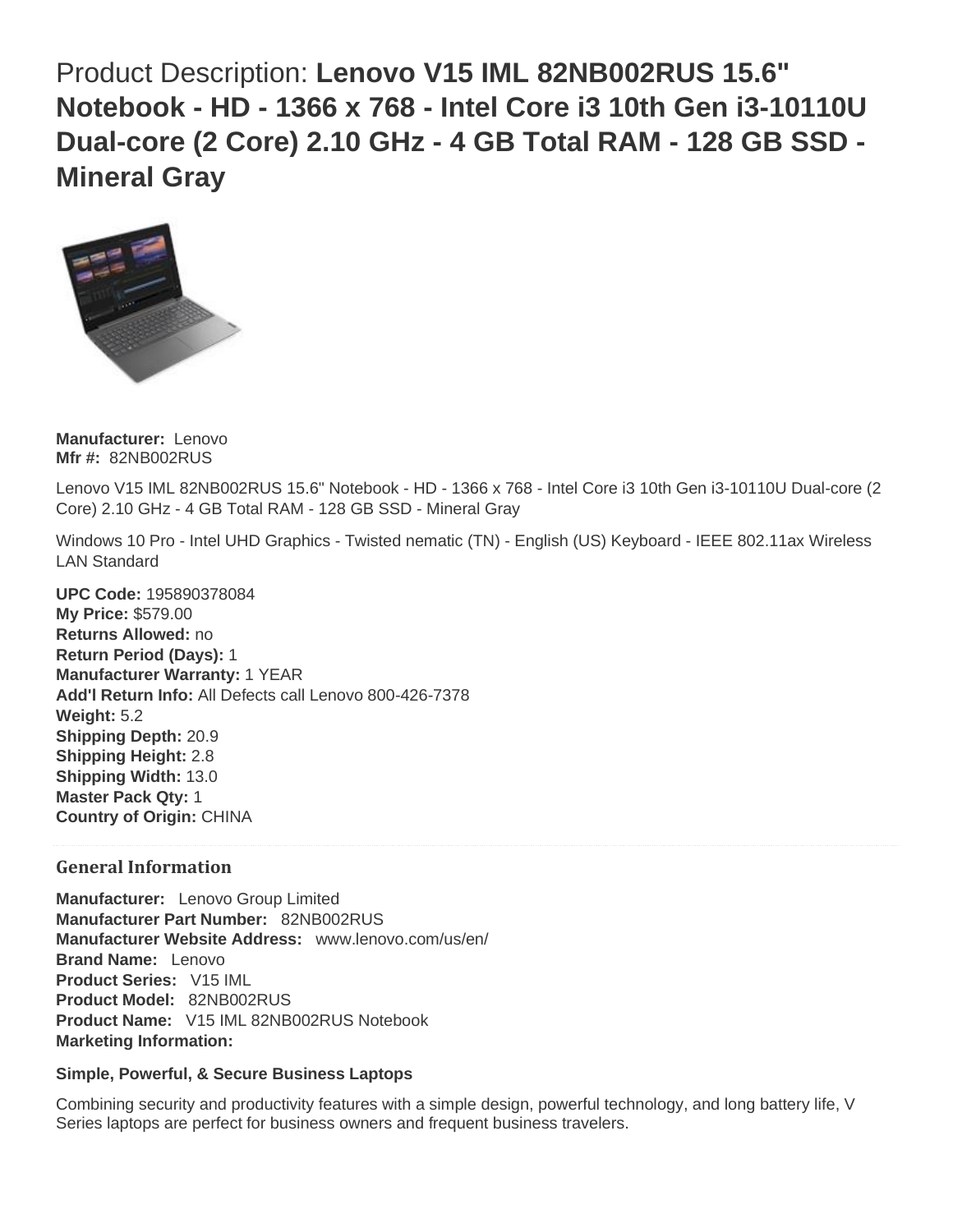#### **Processor**

**Processor Manufacturer:** Intel **Processor Type:** Core i3 **Processor Generation:** 10th Gen **Processor Model:** i3-10110U **Processor Core:** Dual-core (2 Core) **Processor Speed:** 2.10 GHz **Maximum Turbo Speed:** 4.20 GHz

## **Memory**

**Standard Memory:** 4 GB **Memory Technology:** DDR4 SDRAM **Memory Speed:** 2667 MHz

## **Storage**

**Drive Type:** SSD **Total Solid State Drive Capacity:** 128 GB **SSD Form Factor:** NVMe M.2 PCI Express

#### **Display & Graphics**

**Screen Size:** 15.6" **Display Screen Type:** LCD **Display Screen Technology:** Twisted nematic (TN) **Screen Mode:** HD **Screen Resolution:** 1366 x 768 **Touchscreen:** No **Graphics Controller Manufacturer:** Intel **Graphics Controller Model:** UHD Graphics **Graphics Memory Technology:** DDR4 SDRAM **Graphics Memory Accessibility:** Shared

# **Network & Communication**

**Wireless LAN:** Yes **Wireless LAN Standard:** IEEE 802.11ax **Ethernet Technology:** Ethernet **Bluetooth:** Yes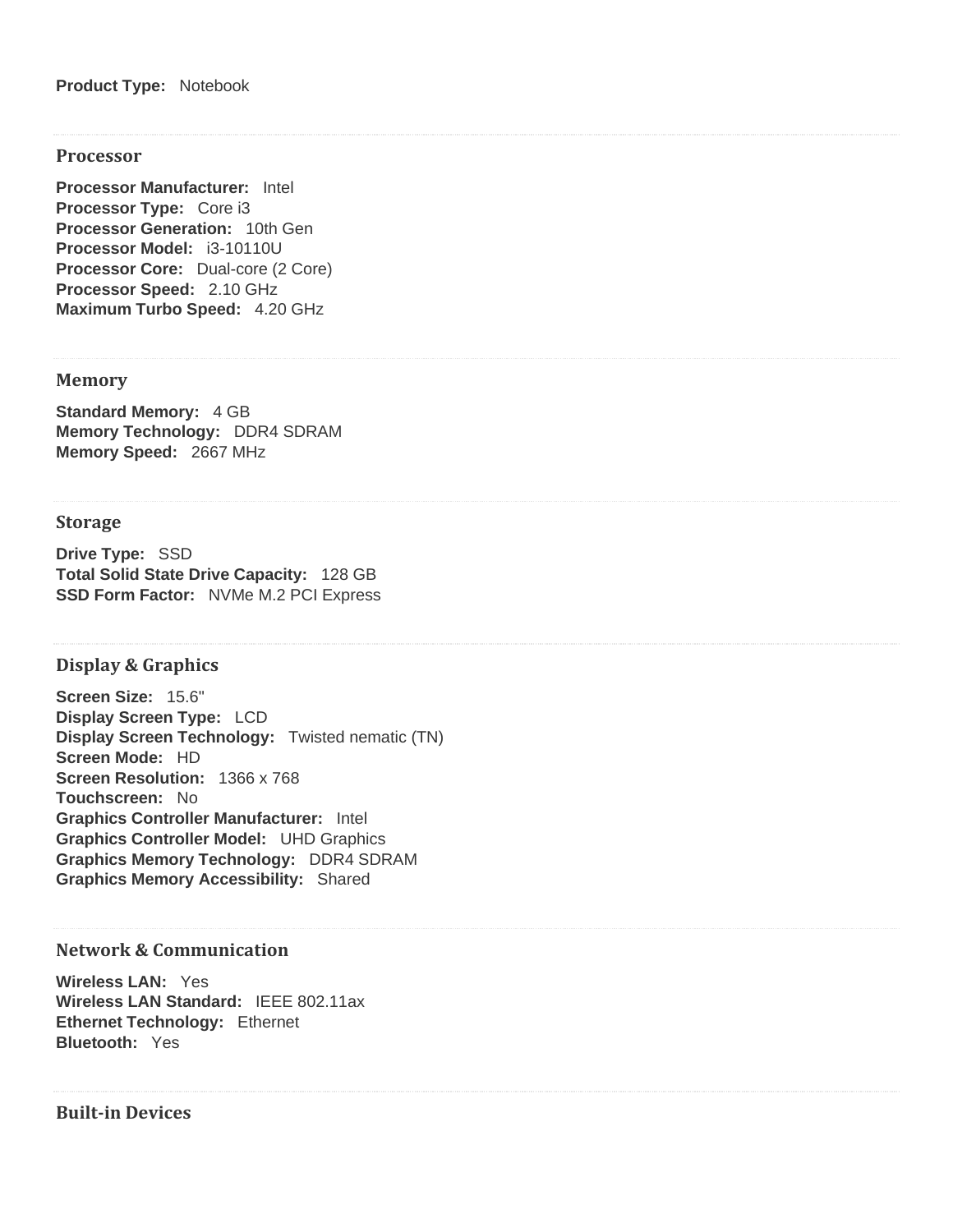**Front Camera/Webcam:** Yes **Front Camera/Webcam Resolution:** 0.3 Megapixel

## **Interfaces/Ports**

**HDMI:** Yes **Total Number of USB Ports:** 3 **Number of USB 3.0 Ports:** 2

#### **Software**

**Operating System Platform:** Windows **Operating System:** Windows 10 Pro **Operating System Language:** English **Operating System Architecture:** 64-bit

## **Input Devices**

**Keyboard Localization:** English (US)

# **Battery Information**

**Number of Cells:** 3-cell

#### **Power Description**

**Maximum Power Supply Wattage:** 45 W

#### **Physical Characteristics**

**Product Color:** Mineral Gray **Height:** 0.78" **Width:** 10" **Depth:** 14.3" **Weight (Approximate):** 4.08 lb

## **Miscellaneous**

#### **Package Contents:**

- V15 IML 82NB002RUS Notebook
- Lithium Polymer Battery
- AC Adapter **Features:** Anti-glare Screen